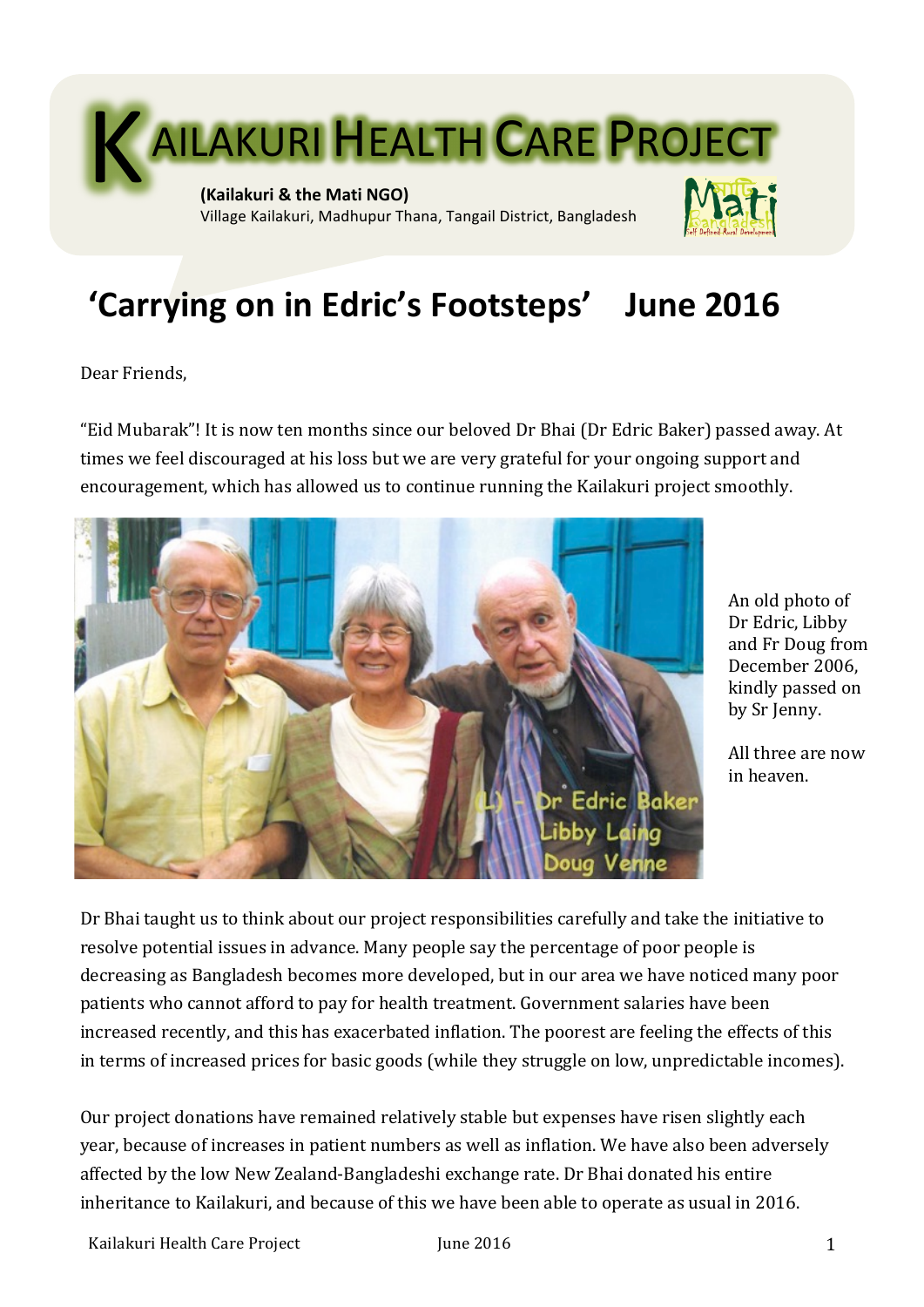Our concern is for next year. Kailakuri staff have not received a salary increase but they are working hard, as before, as they are motivated for the sustainability of the Kailakuri project. While Dr Bhai was alive the project experienced financial crises at various times, but we were able to overcome these because of his fundraising efforts and complete dedication to the project. However none of us measure up to Dr Bhai. To continue Kailakuri's service to the poor we are trying our best to raise funds within Bangladesh and from overseas. We do not want any poor people in our area to die because they cannot afford to access medical treatment.

# **Care of Burns Patients at Kailakuri**

Parbeen, aged 35, from Ramnaghor village is married with three children – two sons and one daughter. She had a bad infection in her leg, and at first they sought treatment from a village healer (kobiraj). When this failed they took her to a medicine vendor (who offer treatment advice as well as dispensing medicine). However this did not result in any improvement. Then someone suggested they come to Kailakuri. Parbeen was admitted as an inpatient for two months and her infection gradually cleared up, with daily dressings and medication. But in the meantime, her husband lost interest in her and demanded a divorce. As it happened, Dr Shareef noticed Parbeen's situation when he visited Kailakuri one day and wanted to provide her with a skin graft operation. Dr Shareef Hasan, retired, was Assistant Professor, Plastic Surgery Department at Bango Bondhu Medical College and Hospital in Dhaka. He completed Parbeen's operation free of cost at a nearby private clinic, and also brought assisting medical personnel with him. After this Parbeen eventually returned home to her husband. They are now living happily together. Parbeen still comes to Kailakuri for follow-up visits and she is very grateful for her care. 

Tuni Nokrek, aged 16, is from Mominpur village (about 15 km away). Her father works in Dhaka as a security guard and her mother is a day labourer. Tuni is the third of four siblings. Her family is very poor, and she decided to support them by working as a beautician in Dhaka. One day at her hostel, they were sitting down for dinner when the electricity suddenly went off. But as one of the cooks was lighting a kerosene lamp, her clothes caught on fire. Out of fear, she threw the lamp away and three others including Tuni were caught in the flames.



A photo of Dr Shareef and Tuni before she underwent her skin graft surgery

They took Tuni to a private hospital, but the treatment costs were huge. Five days later, Tuni's family brought her to Kailakuri. We provided regular dressings and medication, and her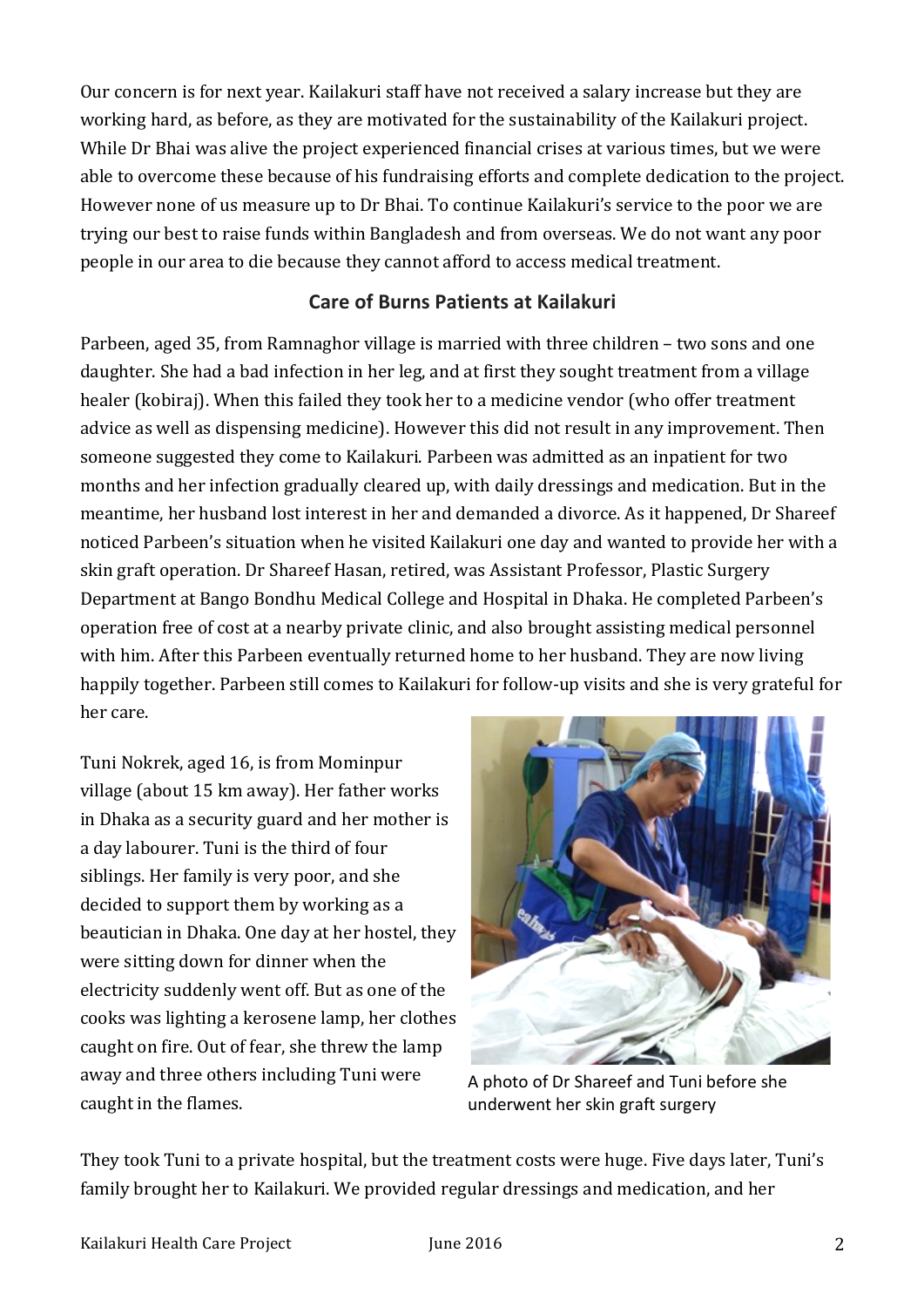condition continued improving over six months. By this time she was badly in need of a skin graft operation, as the skin on her arms and neck had tightened, restricting her movement. We were able to arrange subsided operations with St Vincent in Mymensingh and Gonoshastaya Kendra (which provides two-monthly rotating internee doctors at Kailakuri). This month Dr Shareef provided another operation, to resolve the skin stiffness and enable free movement of her arm. Tuni's condition has required a number of operations because of the seriousness of the burns. She asks for your support and prayers that she will heal up quickly.

Another patient, Bilashi, comes from a village 100 kilometres from Kailakuri. After visiting a neighbour's house one day, she was standing by the fireplace talking to someone, when her sari caught fire. Bilashi suffered 32% burns. She has been an inpatient at Kailakuri for the past three months. We are very grateful that Dr Shareef has offered to provide Bilashi's skin graft operation (free of cost). Bilashi was living with both of her parents, her husband and their two children. Her father became blind when Bilashi was three years old and her husband has a low IQ, as well as her older daughter. Her father begs and her husband does day labour for a



Bilashi with her mother, husband and oldest daughter in Kailakuri inpatient department

living. Their household of six struggles to get by with these two small income streams. Bilashi requests your prayers and she is waiting for Dr Shareef to fix a date for her skin graft operation.

In other news, we expect New Zealander Kate Day to arrive in Dhaka on 25 July. She plans to stay in Bangladesh for one month, while completing interviews for Dr Bhai's biography. Kate has already interviewed over 50 people in New Zealand, including family and close friends of Edric and is in email communication with international contacts. We are investigating grant funding options for the writing and publishing costs. We look forward to the biography's completion!!

We would like to finish by saying thanks to all of our international supporters who have continued journeying with us since Dr Bhai's passing. We are hopeful for the future, as American doctors Jason and Merindy are expected to arrive later this year (after they reach their Interserve fundraising target), and partnerships with other organisations in Bangladesh remain strong. We are encouraged by recent visitors to the project such as Stephen and Georgina Pearce and offers to donate medicines, time and various skills in support of Kailakuri patient care. We welcome interested medical personnel and English speaking volunteers to consider a medium to long-term commitment at Kailakuri.